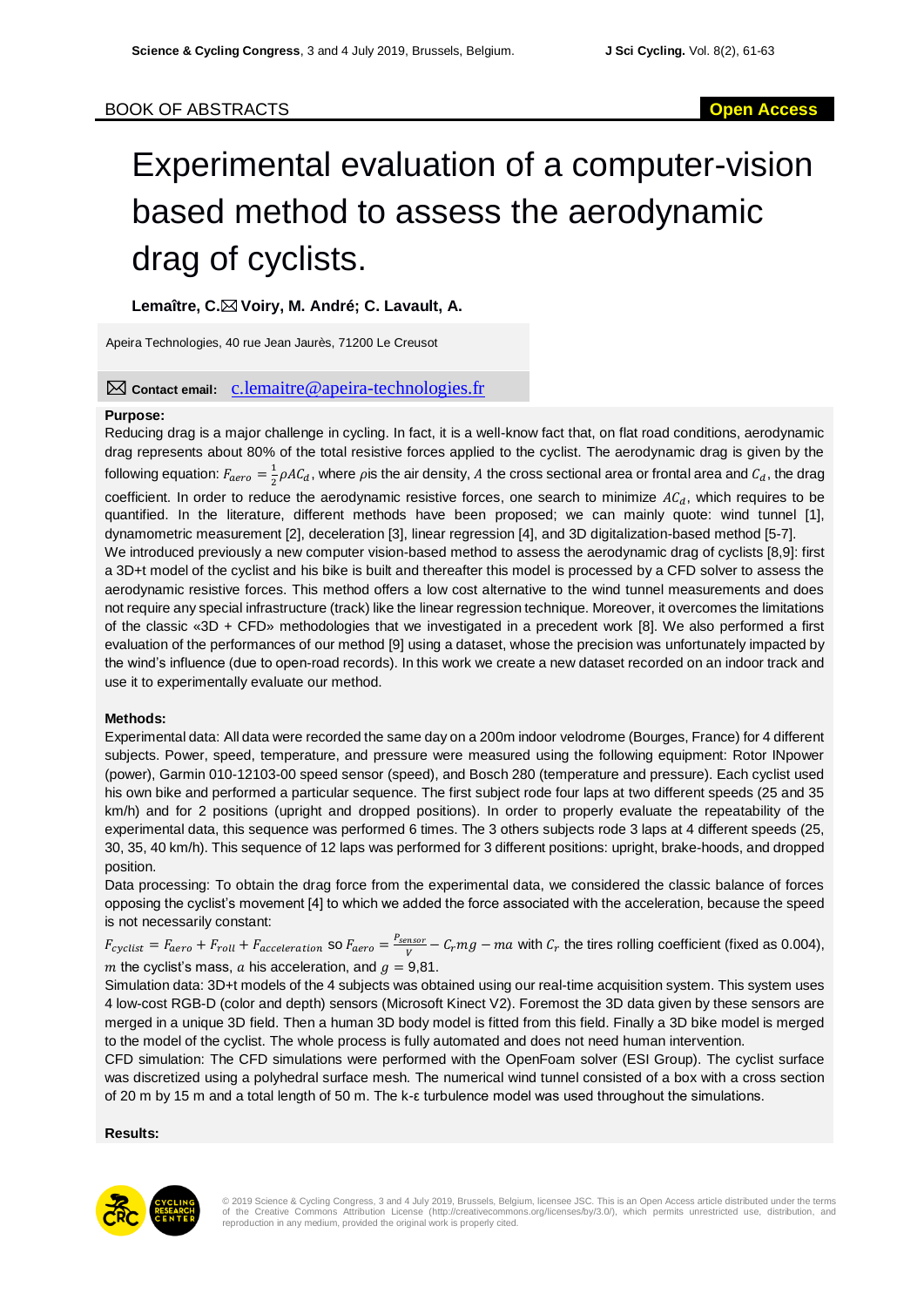At first, we wish to underline the weakness of the repeatability of the experimental data. In fact, the standard deviation of the force data calculated by the regression method (see Table 1) averages 1.61.

However these data confirm a result obtained in [10]: the value of  $AC<sub>d</sub>$  is not constant when the speed changes (see Figure 1).

We used the experimental data of the first subject to optimize the different parameters of the simulation and calibrate our method, while the data of the 3 others subjects were used to evaluate the performance of the method. Figure 2 depicts the forces simulated by our method versus the forces computed from ground-truth data. It shows that there is a good correlation between the two sets of data. However, this correlation is limited probably because of the weak

|                 |             | Force(N)    |       |            |            |
|-----------------|-------------|-------------|-------|------------|------------|
| <b>Position</b> | Speed (m/s) | <b>Mean</b> | Min   | <b>Max</b> | <b>Std</b> |
| <b>Upright</b>  | 7,5         | 15,17       | 12,53 | 17,58      | 1,93       |
| Upright         | 9,9         | 26,29       | 23,93 | 28,23      | 1,70       |
| <b>Dropped</b>  | 7,6         | 16,21       | 13,85 | 18,24      | 1,71       |
| <b>Dropped</b>  | 10,4        | 27,49       | 26,30 | 28,70      | 1,10       |

**Table 1.** Study of the repeatability of the experimental data.



**Figure 1.** Experimental values of  $AC<sub>d</sub>$  for different speeds and different positions



**Figure 2.** Experimental forces VS forces obtained with our method.